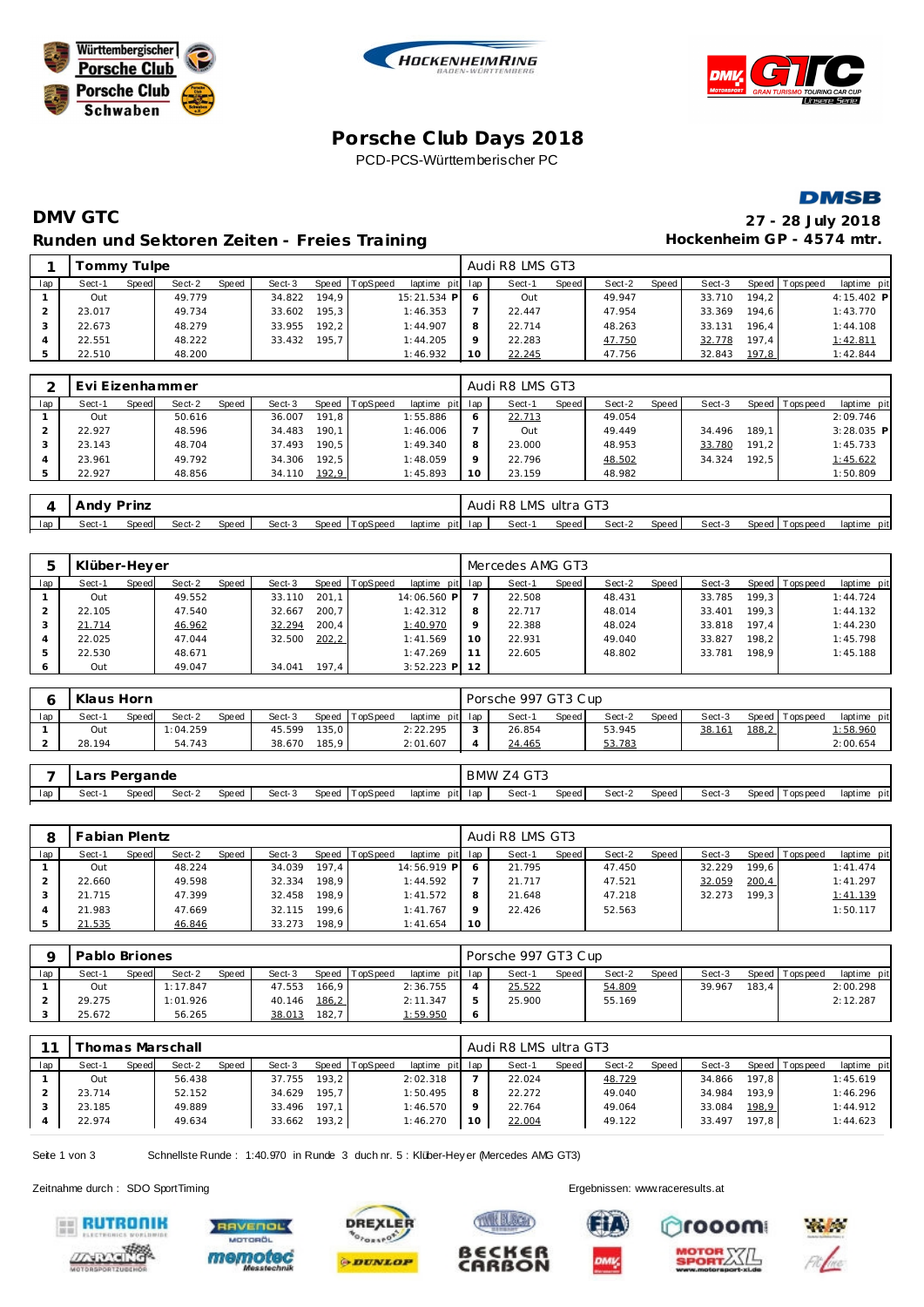





## **Porsche C lub Days 2018** PCD-PCS-Württemberischer PC

**DMSB** 

# **DMV GTC 27 - 28 July 2018**

#### Runden und Sektoren Zeiten - Freies Training **Entrarchiefen Execute Container Freies Training** Hockenheim GP - 4574 mtr.

|  |        |        |                 |                        |                | $P_{1}N_{2}N_{3}T_{4}A T_{0}T_{0}T$ |        |        |       |          |
|--|--------|--------|-----------------|------------------------|----------------|-------------------------------------|--------|--------|-------|----------|
|  |        |        |                 |                        |                |                                     |        |        |       |          |
|  | 22.328 | 49.136 | 194.9<br>33.387 | $1:44.85$ <sup>*</sup> | 1 <sup>2</sup> | 22.526                              | 48.920 | 33.038 | 198.5 | : 44.484 |
|  | 22.326 | 48.730 | 195,3<br>34.172 | : 45.228               | A              | 23.073                              | 49.502 | 33.026 | 198,9 | 1:45.601 |
|  |        |        |                 | $\cdot$                |                |                                     |        |        |       |          |

| 13  | rimo Scheibner |       |        |       |        |       |          |                 |         | BMW Z4 GT3 |       |        |       |        |       |                |              |
|-----|----------------|-------|--------|-------|--------|-------|----------|-----------------|---------|------------|-------|--------|-------|--------|-------|----------------|--------------|
| lap | Sect-1         | Speed | Sect-2 | Speed | Sect-3 | Speed | TopSpeed | laptime pit lap |         | Sect-1     | Speed | Sect-2 | Speed | Sect-3 |       | Speed Topspeed | laptime pit  |
|     | Out            |       | 51.474 |       | 34.454 | 190.1 |          | 15:14.760 P 6   |         | Out        |       | 51.240 |       | 38.041 | 191.5 |                | $3:54.887$ P |
|     | 23.316         |       | 49.784 |       | 34.717 | 192.9 |          | 1:47.817        |         | 23.558     |       | 49.769 |       | 33.801 | 194,2 |                | 1:47.128     |
|     | 22.817         |       | 50.006 |       | 33.737 | 193.9 |          | 1:46.560        | 8       | 23.041     |       | 49.726 |       | 34.182 | 192.2 |                | 1:46.949     |
|     | 22.721         |       | 48.738 |       | 33.984 | 193.5 |          | 1:45.443        | $\circ$ | 23.152     |       | 49.405 |       |        |       |                | 1:48.314     |
|     | 23.184         |       | 48.977 |       |        |       |          | 1:48.548        | 10      |            |       |        |       |        |       |                |              |

| 1Q  | Peter Schmidt |       |          |              |        |       |                |                        |         | Audi R8 LMS GT3 |       |        |       |        |                 |                |
|-----|---------------|-------|----------|--------------|--------|-------|----------------|------------------------|---------|-----------------|-------|--------|-------|--------|-----------------|----------------|
| lap | Sect-1        | Speed | Sect-2   | <b>Speed</b> | Sect-3 |       | Speed TopSpeed | laptime                | pit lap | Sect-1          | Speed | Sect-2 | Speed | Sect-3 | Speed Tops peed | pit<br>laptime |
|     | Out           |       | : 01.421 |              | 38.749 | 187,2 |                | 15:09.501<br><b>PI</b> |         |                 |       |        |       |        |                 |                |

| 27  | Roland Hertner |       |        |       |        |       |                  |                 |         | VW Golf GTI TCR |       |        |       |        |       |                 |             |
|-----|----------------|-------|--------|-------|--------|-------|------------------|-----------------|---------|-----------------|-------|--------|-------|--------|-------|-----------------|-------------|
| lap | Sect-1         | Speed | Sect-2 | Speed | Sect-3 |       | Speed   TopSpeed | laptime pit lap |         | Sect-1          | Speed | Sect-2 | Speed | Sect-3 |       | Speed Tops peed | laptime pit |
|     | Out            |       | 58.860 |       | 39.256 | 177.0 |                  | 2:04.957        | -6      | 24.441          |       | 52.937 |       | 36.214 | 179.4 |                 | 1:53.592    |
|     | 12:36.442      |       | 54.660 |       | 37.552 | 178.8 |                  | 14:08.654 P     |         | 24.552          |       | 53.198 |       | 36.276 | 179.4 |                 | 1:54.026    |
|     | 25.039         |       | 53.481 |       | 36.832 | 180,6 |                  | 1:55.352        | 8       | 24.128          |       | 53.265 |       | 36.537 | 178.5 |                 | 1:53.930    |
|     | 24.893         |       | 54.175 |       | 38.291 | 179.1 |                  | 1:57.359        | $\circ$ | 26.237          |       | 57.448 |       |        |       |                 | 2:07.807    |
|     | 25.351         |       | 53.249 |       | 36.483 | 180.0 |                  | 1:55.083        | 10      |                 |       |        |       |        |       |                 |             |

| 32  | Simon Klemund |       |        |       |        |       |          |                 |         | BMW M235i Racing |       |          |       |        |        |                 |             |
|-----|---------------|-------|--------|-------|--------|-------|----------|-----------------|---------|------------------|-------|----------|-------|--------|--------|-----------------|-------------|
| lap | Sect-1        | Speed | Sect-2 | Speed | Sect-3 | Speed | TopSpeed | laptime pit lap |         | Sect-1           | Speed | Sect-2   | Speed | Sect-3 |        | Speed Tops peed | laptime pit |
|     | Out           |       | 59.456 |       | 41.054 | 161.2 |          | 2:05.387        | $\circ$ | 26.702           |       | 56.467   |       | 39.366 | 165, 6 |                 | 2:02.535    |
|     | 26.762        |       | 57.560 |       | 39.432 | 163.1 |          | 2:03.754        |         | 26.484           |       | 56.378   |       | 38.884 | 164.4  |                 | 2:01.746    |
|     | 27.010        |       | 58.361 |       | 39.497 | 163.1 |          | 2:04.868        |         | 25.984           |       | 56.184   |       | 38.476 | 163.9  |                 | 2:00.644    |
|     | 26.510        |       | 56.943 |       | 39.060 | 163.4 |          | 2:02.513        |         | 26.794           |       | 1:04.351 |       |        |        |                 | 2:13.815    |
|     | 26.145        |       | 56.835 |       | 38.839 | 162,4 |          | 2:01.819        | 10      |                  |       |          |       |        |        |                 |             |

| 44  | Busch-Busch |       |        |              |        |       |                |              |     | Audi R8 LMS GT3 |       |          |       |        |                |              |
|-----|-------------|-------|--------|--------------|--------|-------|----------------|--------------|-----|-----------------|-------|----------|-------|--------|----------------|--------------|
| lap | Sect-       | Speed | Sect-2 | <b>Speed</b> | Sect-3 |       | Speed TopSpeed | laptime pit  | lap | Sect-1          | Speed | Sect-2   | Speed | Sect-3 | Speed Topspeed | laptime pit  |
|     | Out         |       | 49.435 |              | 32.901 | 192.2 |                | 15:48.979 PL |     | 22.144          |       | 54.402   |       |        |                | 1:54.641     |
|     | 21.821      |       | 48.195 |              | 32.797 | 193,5 |                | 1:42.813     |     | Out             |       | : 57.218 |       |        |                | $6:11.171$ P |

| - 51 |        |       | Karlheinz Blessing |       |        |       |          |                 |   | Porsche 991 GT3 Cup |              |        |       |        |       |                 |             |
|------|--------|-------|--------------------|-------|--------|-------|----------|-----------------|---|---------------------|--------------|--------|-------|--------|-------|-----------------|-------------|
| lap  | Sect-1 | Speed | Sect-2             | Speed | Sect-3 | Speed | TopSpeed | laptime pit lap |   | Sect-1              | <b>Speed</b> | Sect-2 | Speed | Sect-3 |       | Speed Tops peed | laptime pit |
|      | 24.086 |       | 51.063             |       | 36.346 | 193.2 |          | 1:51.495        |   | 23.056              |              | 50.141 |       | 34.795 | 193.2 |                 | 1:47.992    |
|      | 23.201 |       | 49.923             |       | 35.038 | 194,6 |          | 1:48.162        |   | 23.447              |              | 50.165 |       | 36.414 | 191.8 |                 | 1:50.026    |
|      | 23.173 |       | 50.033             |       | 35.008 | 193.2 |          | 1:48.214        |   | 23.971              |              | 51.479 |       |        |       |                 | 1:58.521    |
|      | 23.034 |       | 49.751             |       | 36.124 | 192.2 |          | 1:48.909        | 8 |                     |              |        |       |        |       |                 |             |

| 56  | Bruno Stucky |       |        |       |        |       |          |                 |         | MB SLS GT3 |       |        |       |        |       |                |             |
|-----|--------------|-------|--------|-------|--------|-------|----------|-----------------|---------|------------|-------|--------|-------|--------|-------|----------------|-------------|
| lap | Sect-1       | Speed | Sect-2 | Speed | Sect-3 | Speed | TopSpeed | laptime pit lap |         | Sect-1     | Speed | Sect-2 | Speed | Sect-3 |       | Speed Topspeed | laptime pit |
|     | Out          |       | 53.547 |       | 35.708 | 193.9 |          | 1:54.446        |         | 22.943     |       | 49.080 |       | 34.900 | 197,4 |                | 1:46.923    |
|     | 24.203       |       | 51.852 |       | 35.244 | 195.3 |          | 1:51.299        | 8       | 23.290     |       | 49.488 |       | 34.888 | 196.4 |                | 1:47.666    |
|     | 22.922       |       | 49.537 |       | 34.328 | 195.7 |          | 1:46.787        | $\circ$ | 23.381     |       | 49.391 |       | 35.367 | 196.4 |                | 1:48.139    |
|     | 22.821       |       | 49.977 |       | 34.425 | 196.7 |          | 1:47.223        | 10      | 23.598     |       | 51.213 |       | 36.217 | 196.4 |                | 1:51.028    |
|     | 23.447       |       | 48.745 |       | 34.817 | 197.1 |          | 1:47.009        |         | 25.403     |       | 54.837 |       |        |       |                | 2:06.818    |
|     | 23.015       |       | 49.454 |       | 34.865 | 196,0 |          | 1:47.334        | 12      |            |       |        |       |        |       |                |             |

| 63  | Dupré-Glania |       |          |       |        |                    |          |                 |   | Porsche 991 GT3 Cup |       |        |       |        |       |                 |             |
|-----|--------------|-------|----------|-------|--------|--------------------|----------|-----------------|---|---------------------|-------|--------|-------|--------|-------|-----------------|-------------|
| lap | Sect-1       | Speed | Sect-2   | Speed | Sect-3 | Speed              | TopSpeed | laptime pit lap |   | Sect-1              | Speed | Sect-2 | Speed | Sect-3 |       | Speed Tops peed | laptime pit |
|     | Out          |       | 1:32.154 |       | 43.011 | 172.2.             |          | 2:45.402        |   | Out                 |       | 52.018 |       | 36.355 | 188.5 |                 | 7:08.217 P  |
|     | 26.533       |       | 55.077   |       | 38.309 | 187.2              |          | 1:59.919        |   | 24.894              |       | 50.799 |       | 35.935 | 191,5 |                 | 1:51.628    |
|     | 25.868       |       | 53.040   |       | 37.579 | 188.8 <sub>1</sub> |          | 1:56.487        |   | 23.798              |       | 52.057 |       |        |       |                 | 1:54.152    |
|     | 25.699       |       | 52.093   |       |        |                    |          | 1:57.431        | 8 |                     |       |        |       |        |       |                 |             |

ß

**TWE BLECK** 

€CK€F

**CARBON** 

Seite 2 von 3 Schnellste Runde : 1:40.970 in Runde 3 duch nr. 5 : Klüber-Hey er (Mercedes AMG GT3)

Zeitnahme durch : SDO SportTiming Ergebnissen: [www.raceresults.a](www.raceresults.at)t